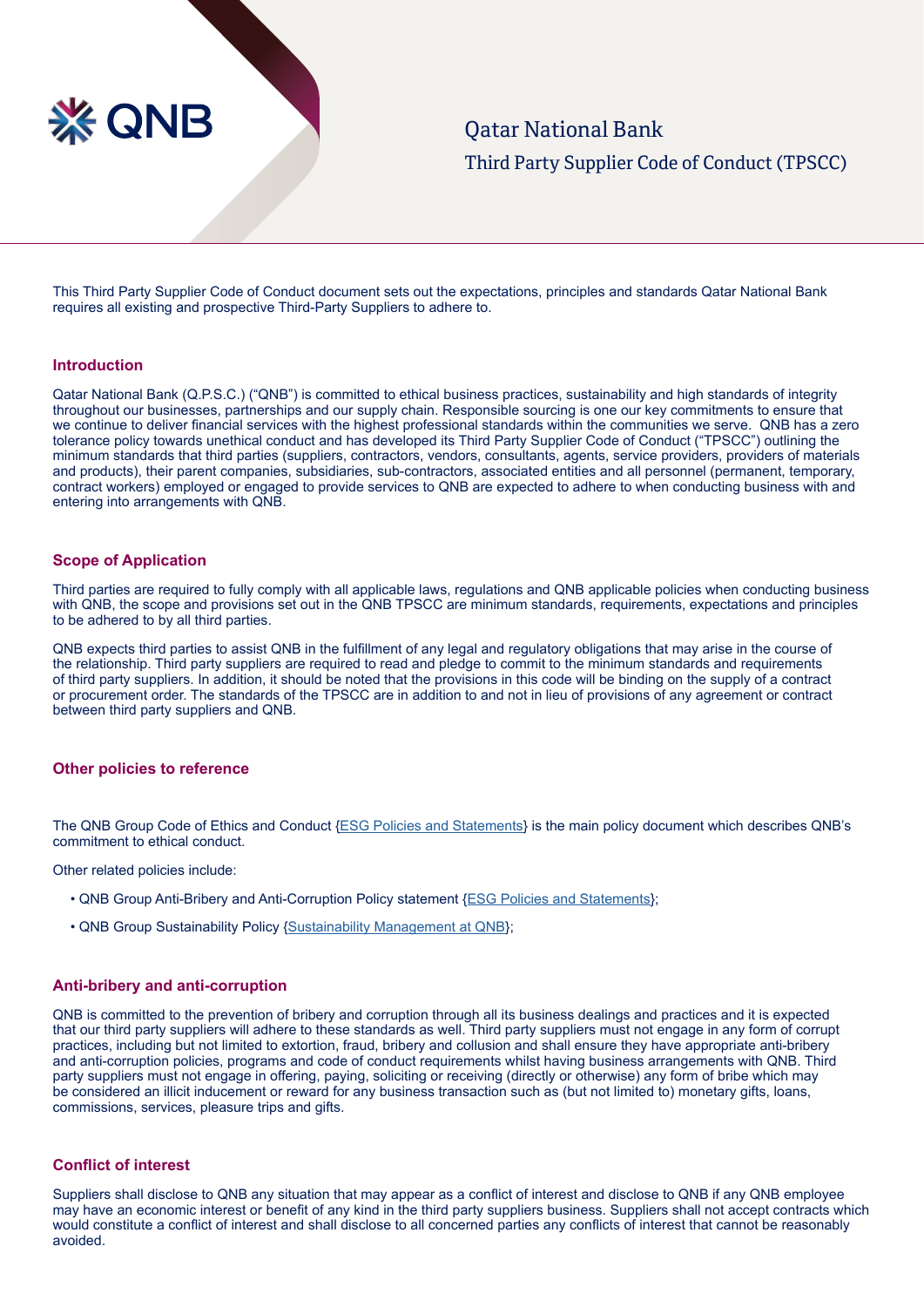# **Money laundering and sanctions**

QNB is required to meet all Anti Money Laundering (AML) and Counter Terrorist Financing (CTF) obligations, legal and regulatory responsibilities, QNB has a zero tolerance approach to non-compliance with AML, CTF and sanctions requirements and laws. We expect our third parties to maintain appropriate control management systems and frameworks to ensure adherence in meeting these requirements.

# **Human rights**

All third party suppliers shall comply with all applicable human rights related laws in respect of their employees and business operations. They should also conduct their business activities in a manner which respects human rights as set out in the UN Universal Declaration of Human Rights and the core conventions of the International Labour Organization (ILO).

Harassment, harsh or inhumane treatment of employees will not be tolerated. All employees must be treated with dignity and respect and suppliers must not use any, threats of violence, sexual exploitation or abuse, verbal or psychological harassment or abuse.

### **Child labour**

All third party suppliers shall at a minimum ensure adherence and consistent practice with the rights set forth in the Convention on the Rights of the Child by the ILO and such other requirements as may be recognised under national laws of the country or any country where performance in whole or in part of a contract takes place.

# **Discrimination, treatment and equal opportunities**

All third party suppliers shall ensure that equality of opportunity and treatment in respect of employment and occupation without discrimination as may be recognized under the national laws of the country or countries where the performance, in whole or in part, of a contract takes place.

# **Freely Chosen Employment and Ethical Recruitment**

All suppliers shall demonstrate that employment is voluntary and ensure ethical recruitment practices within their businesses and respective supply chains. Suppliers must not engage in or support any form of slavery, forced or compulsory, bonded, prison, indentured labor, or human trafficking of involuntary labor through threat, force, fraudulent claims, coercion or duress. Third party suppliers must also not permit their sub-contractors to engage in these practices. Third party suppliers shall fully comply with the requirements of applicable slavery, forced labor and human trafficking laws of country or countries where the performance on whole or in part, of a contract takes place.

#### **Compensation, conditions of work and grievances**

Suppliers shall pay all workers and employees at least the minimum wage as required by applicable laws and regulations and provide all legally mandated benefits in a timely manner. Suppliers shall provide workers and employees with reasonable working hours, accommodation and proper rest days as may be required by applicable laws and regulations.

All employment conditions should be clearly communicated to employees and any wage deductions should be in compliance with the applicable domestic laws. Workers shall be enabled to openly communicate and share grievances with management regarding working conditions and management practices without fear of reprisal, intimidation or harassment.

#### **Management, monitoring and evaluation**

QNB expects that its third party suppliers have developed appropriate management systems related to the content of this code and any arrangements with QNB in order to ensure its objectives and requirements are met, QNB expects that third party suppliers actively review, monitor and modify their management processes and operations to ensure compliance. QNB may from time to time conduct on-site visits to evaluate and inspect third party suppliers operations facilities and offices and those of their sub-contractors to review progress and adherence.

Third party suppliers must at all times demonstrate compliance with the QNB TPSCC on request.

Third party suppliers must, on request from time to time supply relevant documents and information including, but not limited to, supplier factory locations, supplier sub contactor names and locations and results of historic audits. Suppliers must ensure that documentation is retained to enable them to meet those requirements and demonstrate compliance with the QNB TPSCC.

### **Health and safety**

Third party suppliers shall ensure that they meet all the legal and regulatory requirements and obligations pertaining to health and safety and so far as is reasonably practical to ensure their employees have a safe working environment within the country or countries where the performance, in whole or in part, of a contract takes place.